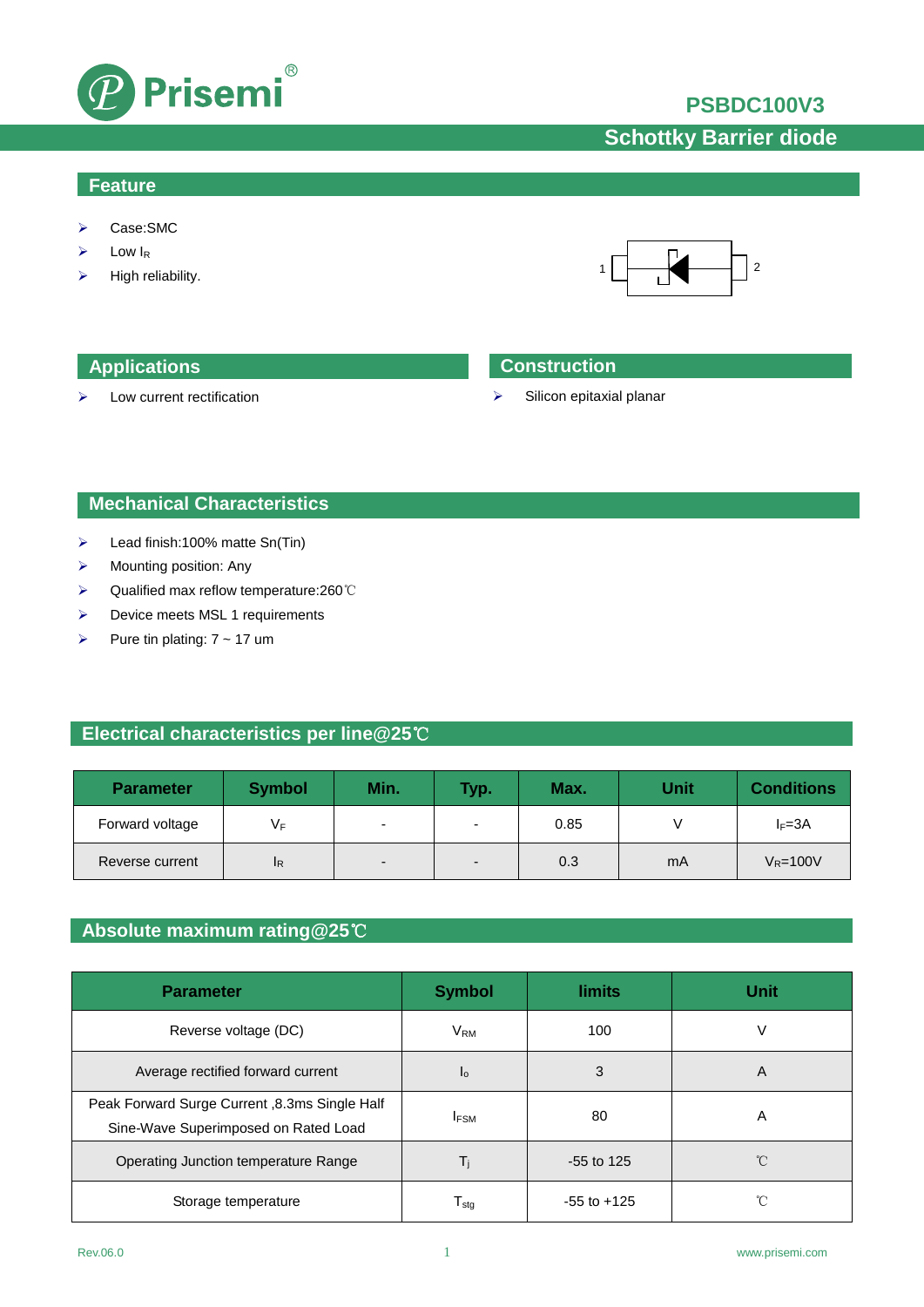## **Schottky Barrier diode** *PSBDC100V3*







t,Pulse Duration(sec)

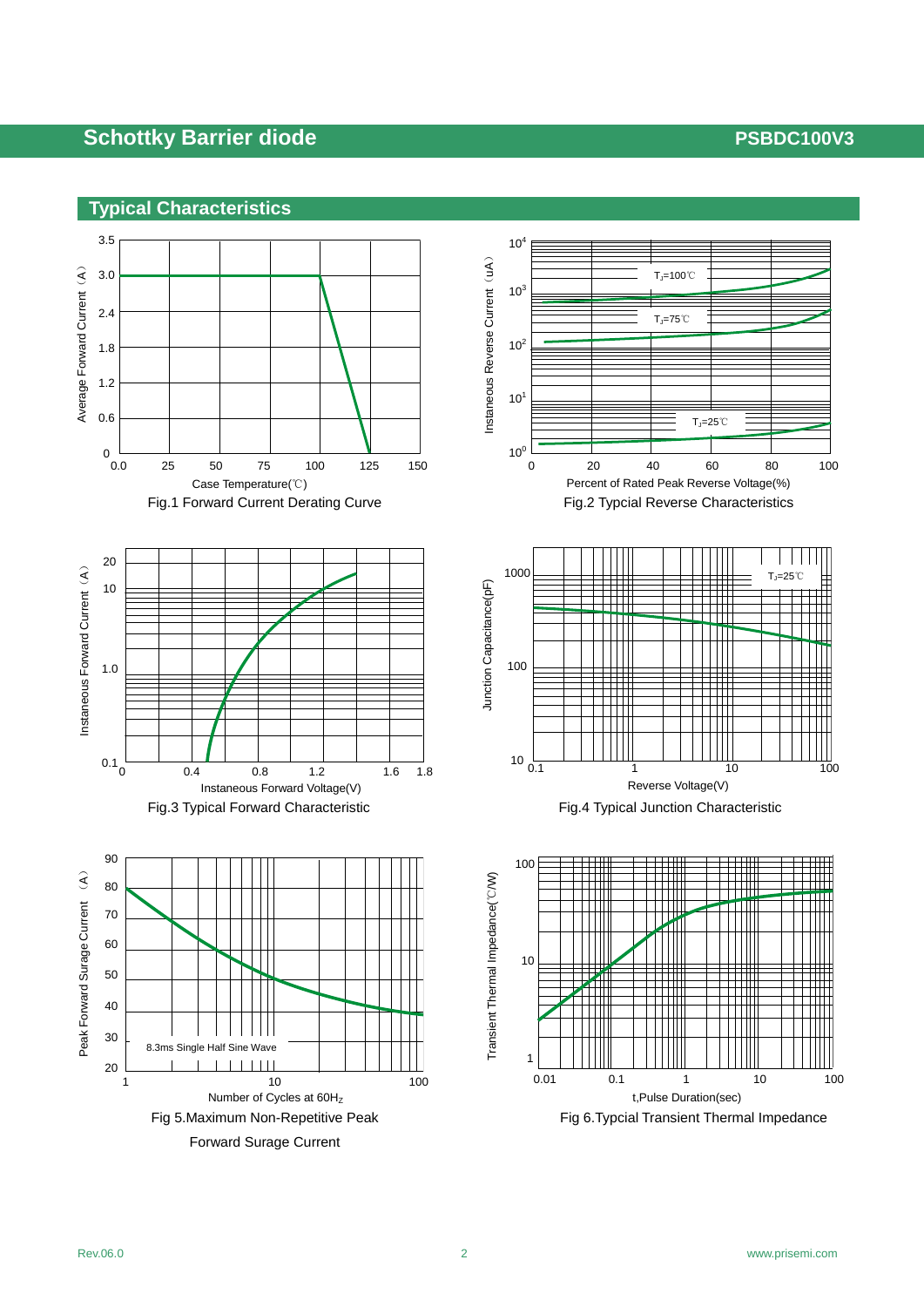# **Schottky Barrier diode PSBDC100V3**

### **Solder Reflow Recommendation**



Peak Temp=257℃, Ramp Rate=0.802deg. ℃/sec

## **Product dimension(SMC)**



Rev.06.0 www.prisemi.com 3 www.prisemi.com 3 www.prisemi.com 3 www.prisemi.com DIMENSIONS ARE : INCHES (Millimeters)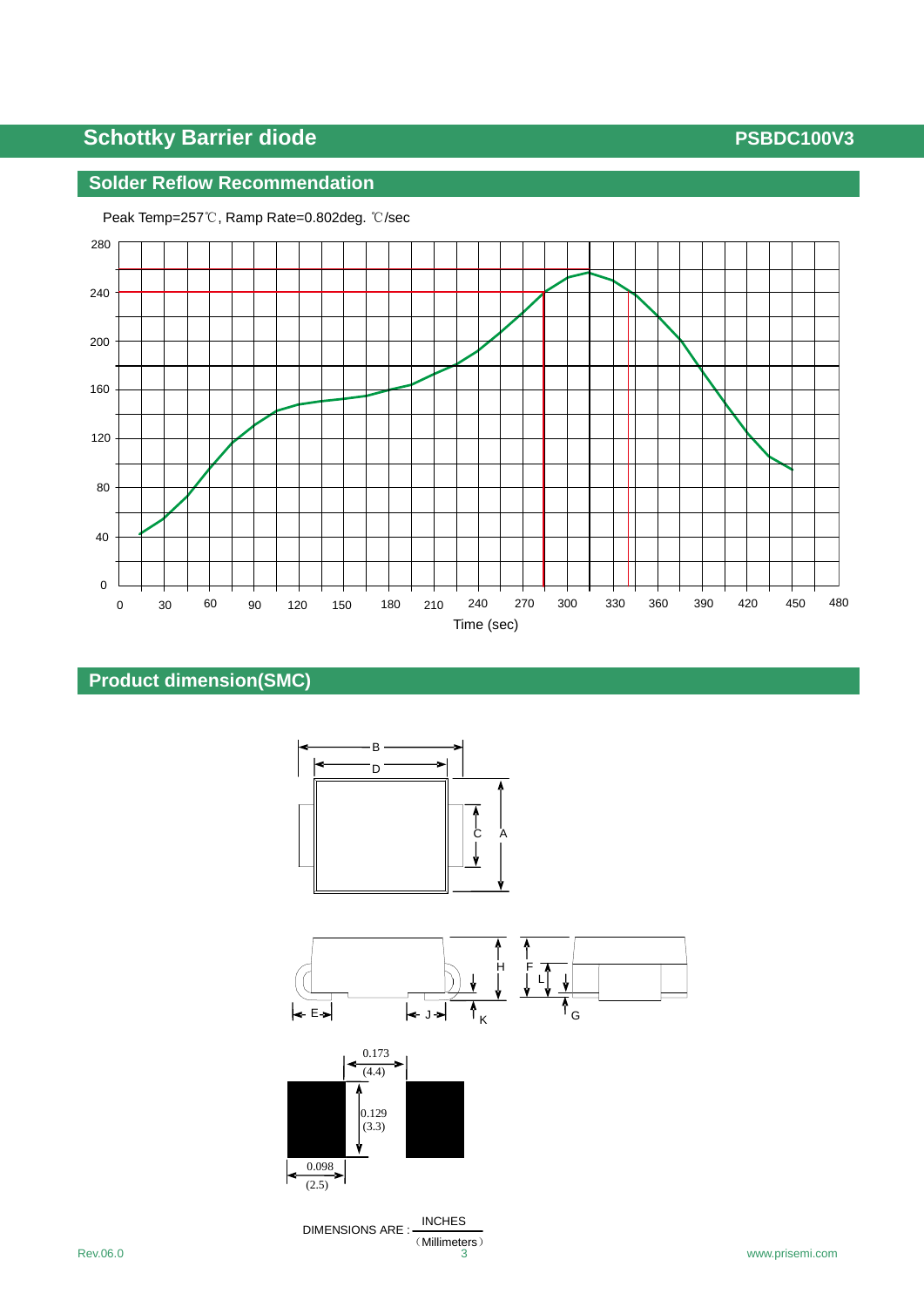# **Schottky Barrier diode PSBDC100V3**

| <b>Dimension</b> | <b>Inches</b> |            | <b>Millimeters</b> |            |  |
|------------------|---------------|------------|--------------------|------------|--|
|                  | <b>MIN</b>    | <b>MAX</b> | <b>MIN</b>         | <b>MAX</b> |  |
| A                | 0.220         | 0.245      | 5.590              | 6.220      |  |
| B                | 0.305         | 0.320      | 7.750              | 8.130      |  |
| С                | 0.114         | 0.126      | 2.900              | 3.200      |  |
| D                | 0.260         | 0.280      | 6.600              | 7.110      |  |
| Е                | 0.030         | 0.060      | 0.760              | 1.520      |  |
| F                | 0.079         | 0.103      | 2.060              | 2.620      |  |
| G                |               | 0.008      |                    | 0.203      |  |
| H                | 0.079         | 0.103      | 2.060              | 2.620      |  |
| J                | 0.030         | 0.060      | 0.760              | 1.520      |  |
| K                |               | 0.008      |                    | 0.203      |  |

# **Marking information**



# **Ordering information**

| Device     | Package      | Reel | <b>Shipping</b>   |
|------------|--------------|------|-------------------|
| PSBDC100V3 | SMC(Pb-Free) | 13"  | 3000/ Tape & Reel |